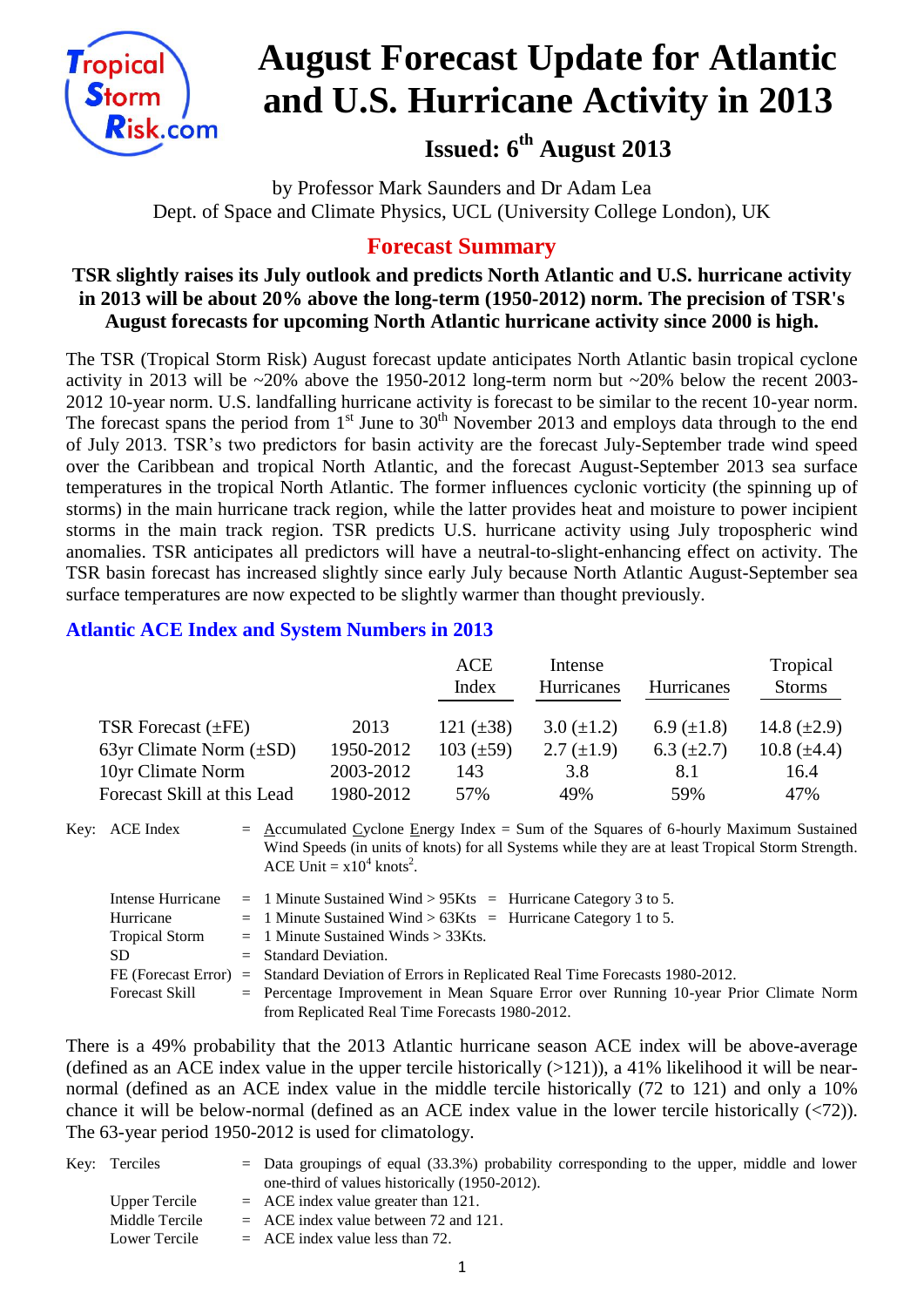#### **ACE Index & Numbers Forming in the MDR, Caribbean Sea and Gulf of Mexico in 2013**

|                              |           | ACE<br>Index  | Intense<br>Hurricanes | <b>Hurricanes</b> | Tropical<br><b>Storms</b> |
|------------------------------|-----------|---------------|-----------------------|-------------------|---------------------------|
| TSR Forecast $(\pm FE)$      | 2013      | $96 (\pm 41)$ | $2.6 (\pm 1.1)$       | 5.0 $(\pm 1.5)$   | $10.0 (\pm 2.4)$          |
| 63yr Climate Norm $(\pm SD)$ | 1950-2012 | $81 (\pm 58)$ | 2.4 $(\pm 1.8)$       | 4.4 $(\pm 2.5)$   | 7.4 $(\pm 3.5)$           |
| 10yr Climate Norm            | 2003-2012 | 119           | 3.4                   | 6.2               | 11.1                      |
| Forecast Skill at this Lead  | 1980-2012 | 47%           | 52%                   | 64%               | 52%                       |

The Atlantic hurricane Main Development Region (MDR) is the region  $10^{\circ}$ N-20<sup>o</sup>N, 20<sup>o</sup>W-60<sup>o</sup>W between the Cape Verde Islands and the Caribbean Lesser Antilles. A storm is defined as having formed within this region if it reached at least tropical depression status while in the area.

There is a 50% probability that the 2013 Atlantic hurricane season ACE index will be above-average (defined as an ACE index value in the upper tercile historically (>96)), a 40% likelihood it will be nearnormal (defined as an ACE index value in the middle tercile historically (44 to 96) and only a 10% chance it will be below-normal (defined as an ACE index value in the lower tercile historically (<44)). The 63-year period 1950-2012 is used for climatology.

#### **USA Landfalling ACE Index and Numbers in 2013**

|                              |           | <b>ACE</b>        | Tropical          |                 |
|------------------------------|-----------|-------------------|-------------------|-----------------|
|                              |           | Index             | <b>Hurricanes</b> | <b>Storms</b>   |
| TSR Forecast $(\pm FE)$      | 2013      | 2.9 $(\pm 1.8)$   | $1.8 (\pm 1.5)$   | 4.0 $(\pm 2.1)$ |
| 63yr Climate Norm $(\pm SD)$ | 1950-2012 | $2.4 \ (\pm 2.2)$ | $1.5 \ (\pm 1.4)$ | 3.1 $(\pm 2.0)$ |
| 10yr Climate Norm            | 2003-2012 | 2.9               | 1.8               | 3.9             |
| Forecast Skill at this Lead  | 1980-2012 | 31%               | 18%               | 9%              |

| Key: ACE Index                                         | $=$ Accumulated Cyclone Energy Index $=$ Sum of the Squares of hourly Maximum<br>Sustained Wind Speeds (in units of knots) for all Systems while they are at least<br>Tropical Storm Strength and over the USA Mainland (reduced by a factor of 6).<br>ACE Unit = $x10^4$ knots <sup>2</sup> . |
|--------------------------------------------------------|------------------------------------------------------------------------------------------------------------------------------------------------------------------------------------------------------------------------------------------------------------------------------------------------|
| <b>Landfall Strike Category</b><br><b>USA Mainland</b> | $=$ Maximum 1 Minute Sustained Wind of Storm Directly Striking Land.<br>$=$ Brownsville (Texas) to Maine                                                                                                                                                                                       |

USA landfalling intense hurricanes are not forecast since we have no skill at any lead.

There is a 58% probability that in 2013 the USA landfalling ACE index will be above average (defined as a USA ACE index value in the upper tercile historically (>2.54)), a 26% likelihood it will be near-normal (defined as a USA ACE index value in the middle tercile historically (1.15 to 2.54)) and a 16% chance it will be below-normal (defined as a USA ACE index value in the lower tercile historically  $(\langle 1.15 \rangle)$ . The 63-year period 1950-2012 is used for climatology.

#### **Caribbean Lesser Antilles Landfalling Numbers in 2013**

|                              |           | ACE<br>Index      | Intense<br>Hurricanes | <b>Hurricanes</b> | Tropical<br><b>Storms</b> |
|------------------------------|-----------|-------------------|-----------------------|-------------------|---------------------------|
| TSR Forecast $(\pm FE)$      | 2013      | $1.6 \ (\pm 1.7)$ | $0.3~(\pm 0.3)$       | $0.6 (\pm 0.5)$   | 1.4 $(\pm 0.8)$           |
| 63yr Climate Norm $(\pm SD)$ | 1950-2012 | 1.3 $(\pm 2.0)$   | $0.2 \ (\pm 0.5)$     | $0.5 \ (\pm 0.7)$ | 1.1 $(\pm 1.0)$           |
| 10yr Climate Norm            | 2003-2012 | 1.0               | 0.1                   | 0.5               | 1.3                       |
| Forecast Skill at this Lead  | 1980-2012 | 2.7%              | 14%                   | 35%               | 32%                       |

Key:  $ACE Index = Accumulated Cyclone Energy Index = Sum of the Squares of hourly Maximum$ Sustained Wind Speeds (in units of knots) for all Systems while they are at least Tropical Storm Strength and over the USA Mainland (reduced by a factor of 6). ACE Unit =  $x10^4$  knots<sup>2</sup>.

Landfall Strike Category = Maximum 1 Minute Sustained Wind of Storm Directly Striking Land.

Lesser Antilles  $=$  Island Arc from Anguilla to Trinidad Inclusive.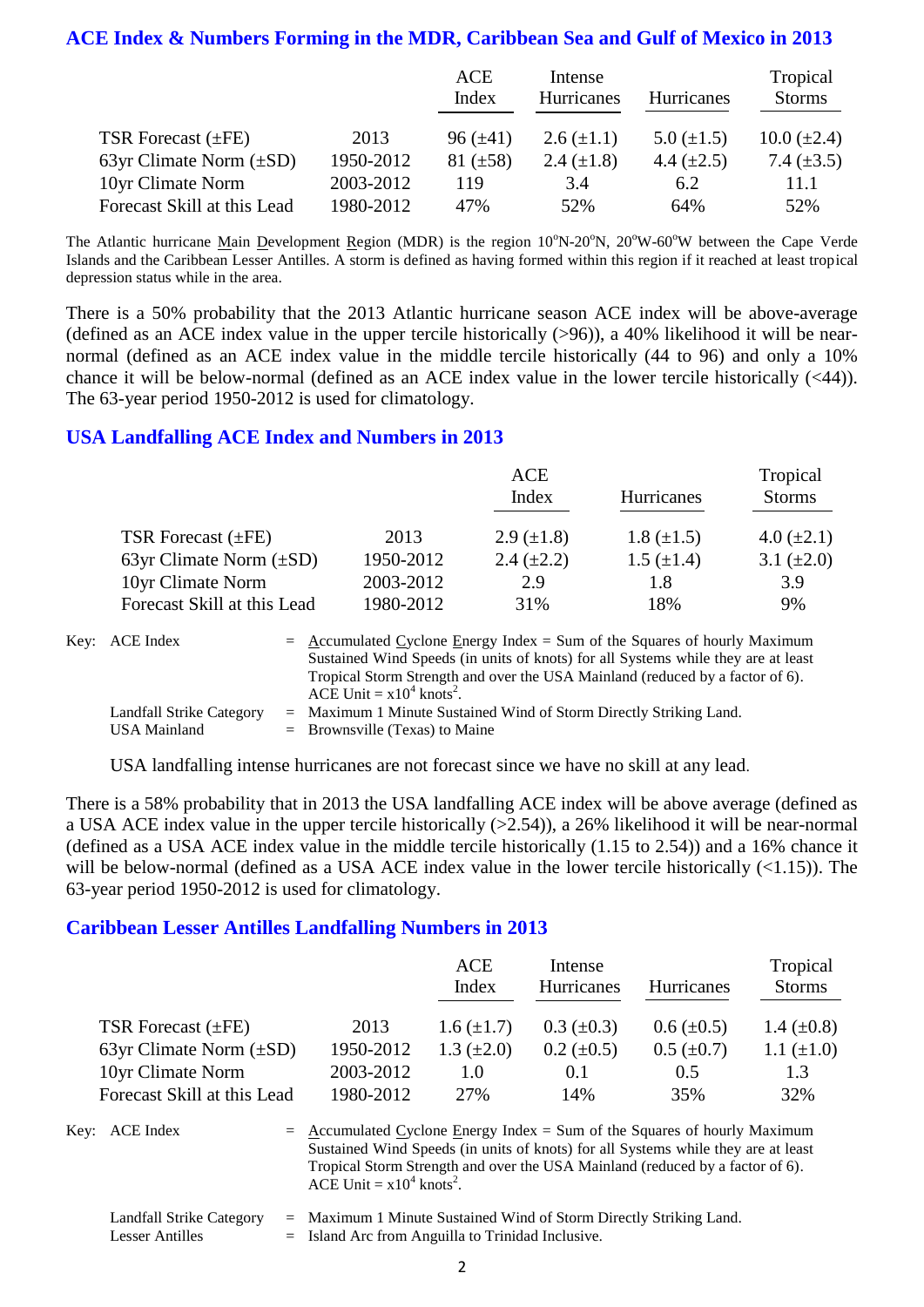#### **Key Predictors for North Atlantic hurricane activity in 2013**

The key factors behind the TSR forecast for a hurricane season with activity  $\sim$ 20% above the long-term norm are the anticipated near-neutral effect of the July-September forecast trade wind at 925mb height over the Caribbean Sea and tropical North Atlantic region  $(7.5^{\circ}N - 17.5^{\circ}N, 30^{\circ}W - 100^{\circ}W)$ , and the slight enhancing effect of August-September forecast sea surface temperature (SST) for the Atlantic MDR ( $10^{\circ}$ N –  $20^{\circ}$ N,  $20^{\circ}$ W –  $60^{\circ}$ W). The current forecasts for these predictors are  $0.01\pm0.47$  ms<sup>-1</sup> weaker than normal (1980-2012 climatology) and  $0.04\pm0.13^{\circ}$ C warmer than normal (1980-2012 climatology). For comparison, July's values for these two predictors were  $0.04 \pm 0.61$  ms<sup>-1</sup> stronger than normal (1980-2012 climatology) and  $0.10\pm0.17^{\circ}$ C cooler than normal (1980-2012 climatology). The July-September 2013 trade wind prediction at this lead is based on the observed July 2013 trade wind speed anomaly. The forecast skills for these predictors at this lead are 73% and 85% respectively.

#### **Forecast Model for US ACE Index and US Landfalling Hurricane Numbers**

The TSR early August forecast for the US ACE index and US landfalling hurricane and tropical storm numbers in 2013 is predicted from an ensemble of two models: (1) the July 2013 tropospheric wind anomalies between heights of 925mb and 400mb over North America, the east Pacific and the North Atlantic (*Saunders and Lea, 2005*). Wind anomalies in these regions in July are indicative of persistent atmospheric circulation patterns that either favour or hinder evolving hurricanes from reaching US shores during August and September; (2) thinning from the forecast total Atlantic basin activity.

#### **The Precision of Seasonal Hurricane Forecasts**

The figure below displays the seasonal forecast skill as a function of lead time for predicting the number of North Atlantic hurricanes. Skill is displayed for the most recent 10-year period 2003-2012 and is shown for three forecast centres: TSR, NOAA (National Oceanic and Atmospheric Administration) and CSU (Colorado State University). The TSR skills below differ from those on page 1 as the latter are computed for the 33-year period 1980-2012.



**Month of Forecast Issue** 

Forecast precision is assessed using the Mean Square Skill Score (MSSS) which is the percentage improvement in mean square error over a climatology forecast. Positive skill indicates that the model performs better than climatology, while a negative skill indicates that it performs worse than climatology. Two different climatologies are used: a fixed 50-year (1950-1999) climatology and a running prior 10 year climate norm.

Saunders, M. A. and A. S. Lea, Seasonal prediction of hurricane activity reaching the coast of the United States, *Nature*, 434, 1005-1008, 2005.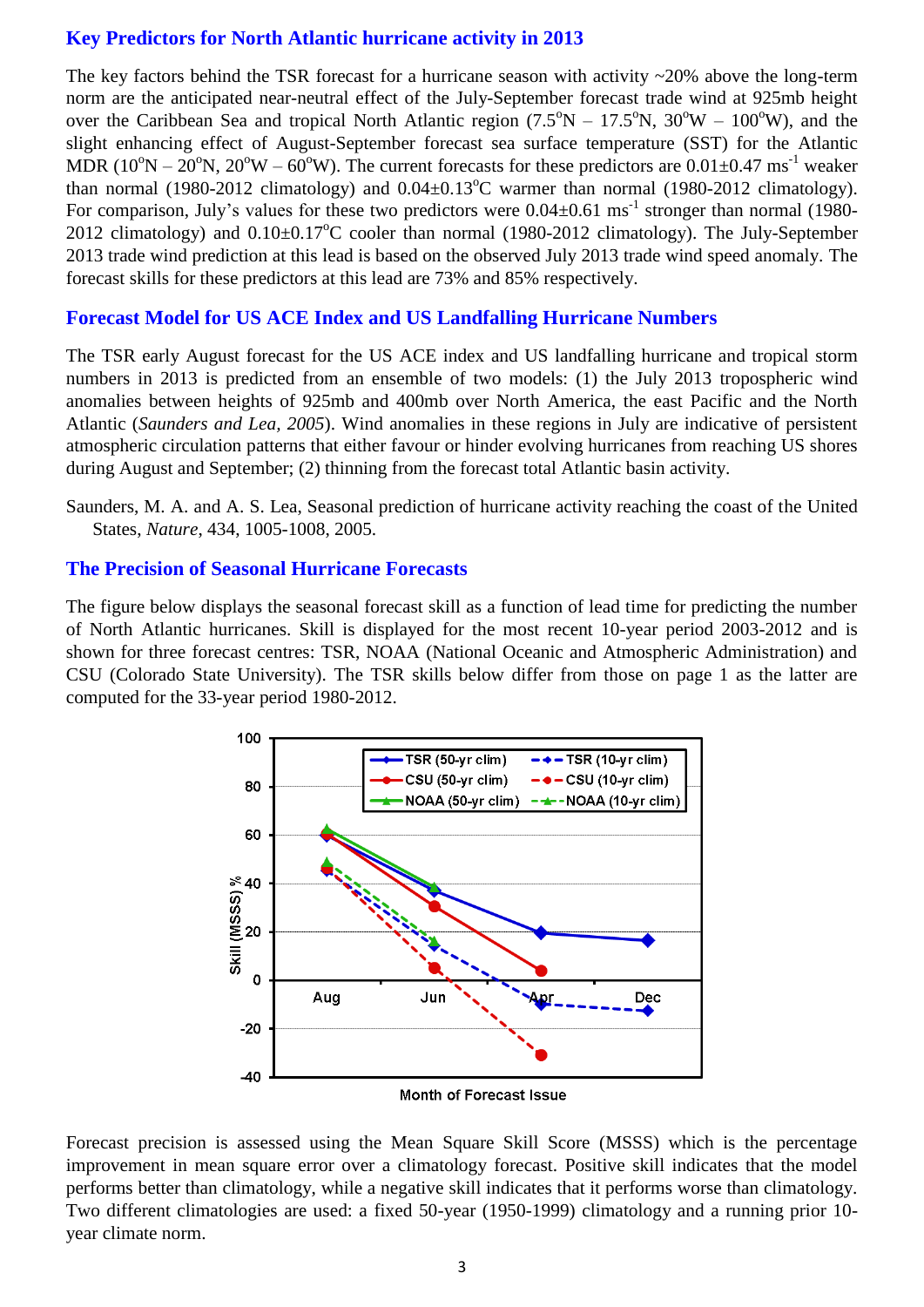It should be noted that NOAA does not issue seasonal hurricane outlooks before late May and that CSU stopped providing quantitative extended-range hurricane outlooks from the prior December in 2011. It is clear from the figure that there is little skill in forecasting the upcoming number of hurricanes from the previous December. Skill climbs slowly as the hurricane season approaches with good skill levels being achieved from early August. The precision of the TSR August forecasts 2003-2012 is good and of similar quality to those issued by CSU and NOAA.

#### **Further Information and Next Forecast**

Further information about TSR forecasts and verifications may be obtained from the TSR web site *http://www.tropicalstormrisk.com*. This is the final TSR forecast update for the 2013 Atlantic hurricane season. A summary of the 2013 Atlantic hurricane season and a verification of the TSR seasonal forecasts will be issued in early January 2014.

#### **References**

- Knaff, J. A. and C. W. Landsea, An El Niño-Southern Oscillation Climatology and Persistence (CLIPER) Forecasting Scheme, *Wea. Forecasting*, **12**, 633-652, 1997.
- [Lloyd-Hughes, B., M. A. Saunders and P. Rockett, A consolidated CLIPER model for improved](http://www.tropicalstormrisk.com/docs/Lloyd-Hughesetal2004.pdf)  [August-September ENSO prediction skill,](http://www.tropicalstormrisk.com/docs/Lloyd-Hughesetal2004.pdf) *Wea. Forecasting*, **19**, 1089-1105, 2004.

#### **Appendix – Predictions from Previous Months**

#### **1. Atlantic ACE Index and System Numbers**

| <b>Atlantic ACE Index and System Numbers 2013</b> |             |                |                                    |                   |                       |  |  |
|---------------------------------------------------|-------------|----------------|------------------------------------|-------------------|-----------------------|--|--|
|                                                   |             | ACE<br>Index   | Named<br>Tropical<br><b>Storms</b> | <b>Hurricanes</b> | Intense<br>Hurricanes |  |  |
| Average Number (±SD) (1950-2012)                  |             | 103 $(\pm 59)$ | $10.8 (\pm 4.4)$                   | 6.3 $(\pm 2.7)$   | $2.7 (\pm 1.9)$       |  |  |
| Average Number (2003-2012)                        |             | 143            | 16.4                               | 8.1               | 3.8                   |  |  |
|                                                   | 6 Aug 2013  | 121 $(\pm 38)$ | 14.8 $(\pm 2.9)$                   | 6.9 $(\pm 1.8)$   | 3.0 $(\pm 1.2)$       |  |  |
|                                                   | 5 Jul 2013  | 112 $(\pm 44)$ | 14.5 $(\pm 3.4)$                   | $6.7 (\pm 2.2)$   | 3.1 $(\pm 1.4)$       |  |  |
|                                                   | 4 Jun 2013  | 134 $(\pm 47)$ | $15.6 (\pm 3.6)$                   | 7.7 $(\pm 2.4)$   | 3.5 $(\pm 1.5)$       |  |  |
| TSR Forecasts $(\pm SD)$                          | 24 May 2013 | $130 (\pm 51)$ | 15.3 $(\pm 3.9)$                   | 7.5 $(\pm 2.7)$   | 3.4 $(\pm 1.5)$       |  |  |
|                                                   | 5 Apr 2013  | 131 $(\pm 55)$ | $15.2 (\pm 4.1)$                   | 7.5 $(\pm 2.8)$   | 3.4 $(\pm 1.6)$       |  |  |
|                                                   | 5 Dec 2012  | 134 $(\pm 56)$ | 15.4 $(\pm 4.3)$                   | 7.7 $(\pm 2.9)$   | 3.4 $(\pm 1.6)$       |  |  |
|                                                   | 2 Aug 2013  | 150            | 18                                 | 8                 | 3                     |  |  |
| <b>CSU</b> Forecasts                              | 3 Jun 2013  | 165            | 18                                 | 9                 | 4                     |  |  |
|                                                   | 10 Apr 2013 | 165            | 18                                 | 9                 | $\overline{4}$        |  |  |
| <b>NOAA</b> Forecast                              | 23 May 2013 | 111-190        | $13 - 20$                          | $7 - 11$          | $3-6$                 |  |  |
| UK Met Office<br>Forecast                         | 15 May 2013 | 130 $(\pm 54)$ | 14 $(\pm 4)$                       | $9 (+5)$          |                       |  |  |
| Institute of                                      | 1 Aug 2013  |                | 18                                 | 9                 |                       |  |  |
| Meteorology, Cuba                                 | 4 May 2013  |                | 17                                 | 9                 |                       |  |  |